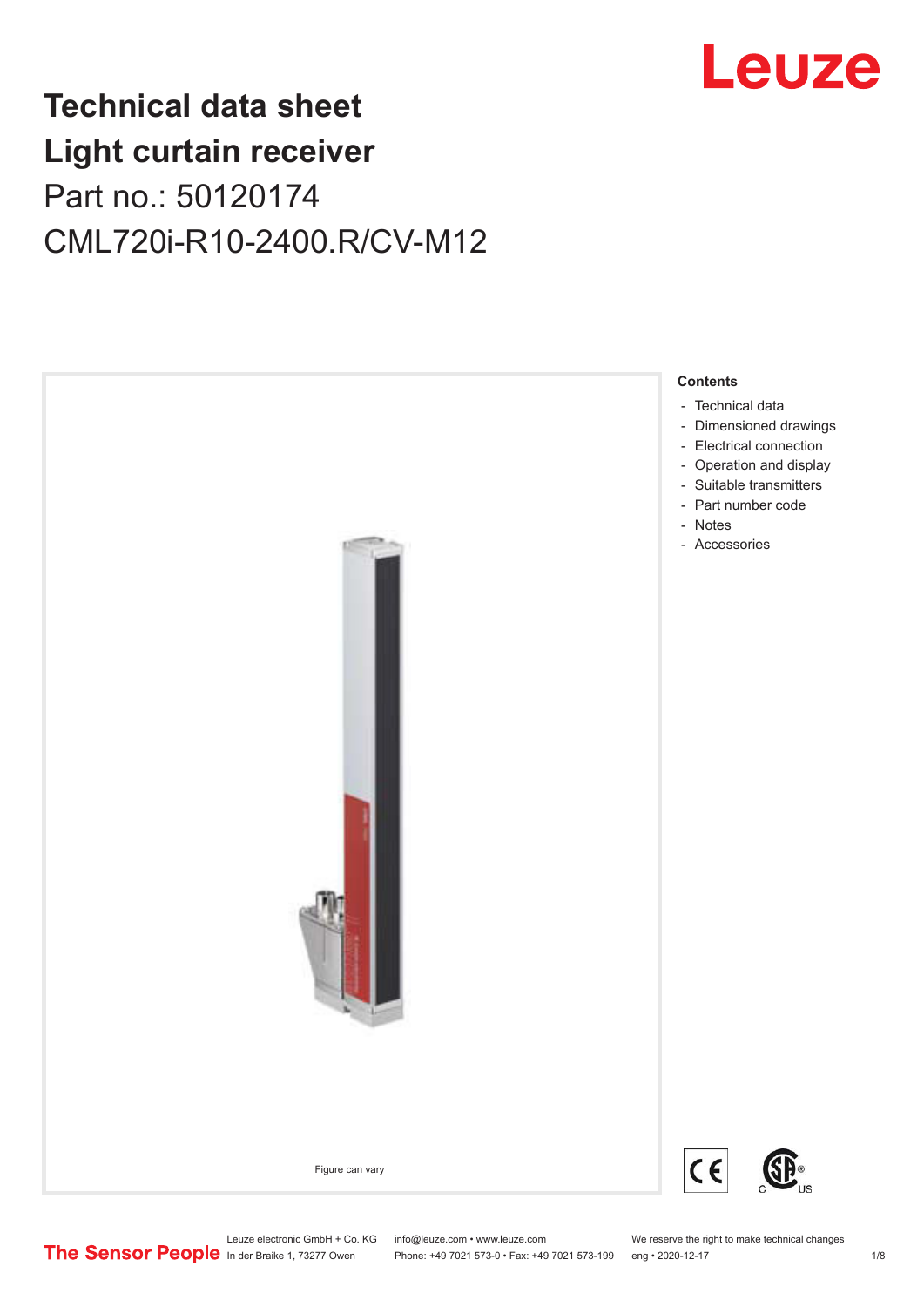## <span id="page-1-0"></span>**Technical data**

#### **Basic data**

| <b>Series</b> |                                                | 720                                                                                                        |
|---------------|------------------------------------------------|------------------------------------------------------------------------------------------------------------|
|               | <b>Operating principle</b>                     | Throughbeam principle                                                                                      |
|               | Device type                                    | Receiver                                                                                                   |
|               | <b>Contains</b>                                | Accessories for the use of the BT-2R1                                                                      |
|               | <b>Application</b>                             | Object measurement                                                                                         |
|               | <b>Special version</b>                         |                                                                                                            |
|               | <b>Special version</b>                         | Crossed-beam scanning                                                                                      |
|               |                                                | Diagonal-beam scanning                                                                                     |
|               |                                                | Parallel-beam scanning                                                                                     |
|               |                                                |                                                                                                            |
|               | <b>Optical data</b>                            |                                                                                                            |
|               | <b>Operating range</b>                         | Guaranteed operating range                                                                                 |
|               | <b>Operating range</b>                         | 0.37m                                                                                                      |
|               | <b>Operating range limit</b>                   | Typical operating range                                                                                    |
|               | <b>Operating range limit</b>                   | 0.29m                                                                                                      |
|               | <b>Measurement field length</b>                | 2,400 mm                                                                                                   |
|               | <b>Number of beams</b>                         | 240 Piece(s)                                                                                               |
|               | Beam spacing                                   | $10 \text{ mm}$                                                                                            |
|               |                                                |                                                                                                            |
|               | <b>Measurement data</b>                        |                                                                                                            |
|               | Minimum object diameter                        | $20 \text{ mm}$                                                                                            |
|               |                                                |                                                                                                            |
|               | <b>Electrical data</b>                         |                                                                                                            |
|               | <b>Protective circuit</b>                      | Polarity reversal protection                                                                               |
|               |                                                | Short circuit protected                                                                                    |
|               |                                                | Transient protection                                                                                       |
|               |                                                |                                                                                                            |
|               | Performance data                               |                                                                                                            |
|               | Supply voltage $U_{B}$                         | 18  30 V, DC                                                                                               |
|               | <b>Residual ripple</b>                         | 0  15 %, From $U_{\rm B}$                                                                                  |
|               | <b>Open-circuit current</b>                    | 0 435 mA, The specified values refer<br>to the entire package consisting of trans-<br>mitter and receiver. |
|               |                                                |                                                                                                            |
|               | Outputs                                        |                                                                                                            |
|               | <b>Number of analog outputs</b>                | 2 Piece(s)                                                                                                 |
|               | <b>Analog outputs</b>                          |                                                                                                            |
|               | Current                                        | 0<br>24 mA                                                                                                 |
|               | Voltage                                        | 0  11 V                                                                                                    |
|               |                                                |                                                                                                            |
|               | Analog output 1                                |                                                                                                            |
|               | Type                                           | Voltage                                                                                                    |
|               |                                                |                                                                                                            |
|               | <b>Analog output 2</b>                         |                                                                                                            |
|               | Type                                           | Current                                                                                                    |
|               |                                                |                                                                                                            |
|               | Inputs/outputs selectable                      |                                                                                                            |
|               | Output current, max.                           | 100 mA                                                                                                     |
|               | Input resistance                               | $6,000 \Omega$                                                                                             |
|               | Number of inputs/outputs selectable 2 Piece(s) |                                                                                                            |
|               | Type                                           | Inputs/outputs selectable                                                                                  |
|               | Voltage type, outputs                          | DC                                                                                                         |
|               | Switching voltage, outputs                     | Typ. $U_R / 0 V$                                                                                           |
|               | Voltage type, inputs                           | DC                                                                                                         |
|               | Switching voltage, inputs                      | high: ≥6V                                                                                                  |
|               |                                                | low: $\leq 4V$                                                                                             |
|               |                                                |                                                                                                            |

| Input/output 1                                  |                              |  |  |  |
|-------------------------------------------------|------------------------------|--|--|--|
| Activation/disable delay                        | 1 <sub>ms</sub>              |  |  |  |
| <b>Timing</b>                                   |                              |  |  |  |
| <b>Readiness delay</b>                          | 450 ms                       |  |  |  |
| <b>Cycle time</b>                               | $7.6$ ms                     |  |  |  |
| Response time per beam                          | $30 \mu s$                   |  |  |  |
| <b>Service interface</b>                        |                              |  |  |  |
| <b>Type</b>                                     | IO-Link                      |  |  |  |
| <b>IO-Link</b>                                  |                              |  |  |  |
| <b>Function</b>                                 | Configuration via software   |  |  |  |
|                                                 | Service                      |  |  |  |
| <b>Connection</b>                               |                              |  |  |  |
| <b>Number of connections</b>                    | 2 Piece(s)                   |  |  |  |
| <b>Plug outlet</b>                              | Rear side                    |  |  |  |
|                                                 |                              |  |  |  |
| <b>Connection 1</b>                             |                              |  |  |  |
| <b>Function</b>                                 | Configuration interface      |  |  |  |
|                                                 | Signal IN                    |  |  |  |
|                                                 | Signal OUT                   |  |  |  |
|                                                 | Voltage supply<br>Connector  |  |  |  |
| <b>Type of connection</b><br><b>Thread size</b> | M12                          |  |  |  |
| Type                                            | Male                         |  |  |  |
| <b>Material</b>                                 | Metal                        |  |  |  |
| No. of pins                                     | 8-pin                        |  |  |  |
| Encoding                                        | A-coded                      |  |  |  |
|                                                 |                              |  |  |  |
| <b>Connection 2</b>                             |                              |  |  |  |
| <b>Function</b>                                 | Connection to transmitter    |  |  |  |
| <b>Type of connection</b>                       | Connector                    |  |  |  |
| <b>Thread size</b>                              | M <sub>12</sub>              |  |  |  |
| Type                                            | Female                       |  |  |  |
| <b>Material</b>                                 | Metal                        |  |  |  |
| No. of pins                                     | 5-pin                        |  |  |  |
| Encoding                                        | A-coded                      |  |  |  |
| <b>Mechanical data</b>                          |                              |  |  |  |
| Design                                          | Cubic                        |  |  |  |
| Dimension (W x H x L)                           | 29 mm x 35.4 mm x 2,423 mm   |  |  |  |
| <b>Housing material</b>                         | Metal                        |  |  |  |
| <b>Metal housing</b>                            | Aluminum                     |  |  |  |
| Lens cover material                             | Plastic                      |  |  |  |
| Net weight                                      | $2,500$ g                    |  |  |  |
| <b>Housing color</b>                            | Silver                       |  |  |  |
| Type of fastening                               | Groove mounting              |  |  |  |
|                                                 | Via optional mounting device |  |  |  |
| <b>Operation and display</b>                    |                              |  |  |  |
| Type of display                                 | LED                          |  |  |  |
|                                                 | OLED display                 |  |  |  |
| <b>Number of LEDs</b>                           | 2 Piece(s)                   |  |  |  |
| Type of configuration                           | Software                     |  |  |  |
|                                                 | Teach-in                     |  |  |  |
| <b>Operational controls</b>                     | Membrane keyboard            |  |  |  |

Leuze

Leuze electronic GmbH + Co. KG info@leuze.com • www.leuze.com We reserve the right to make technical changes ln der Braike 1, 73277 Owen Phone: +49 7021 573-0 • Fax: +49 7021 573-199 eng • 2020-12-17 2/8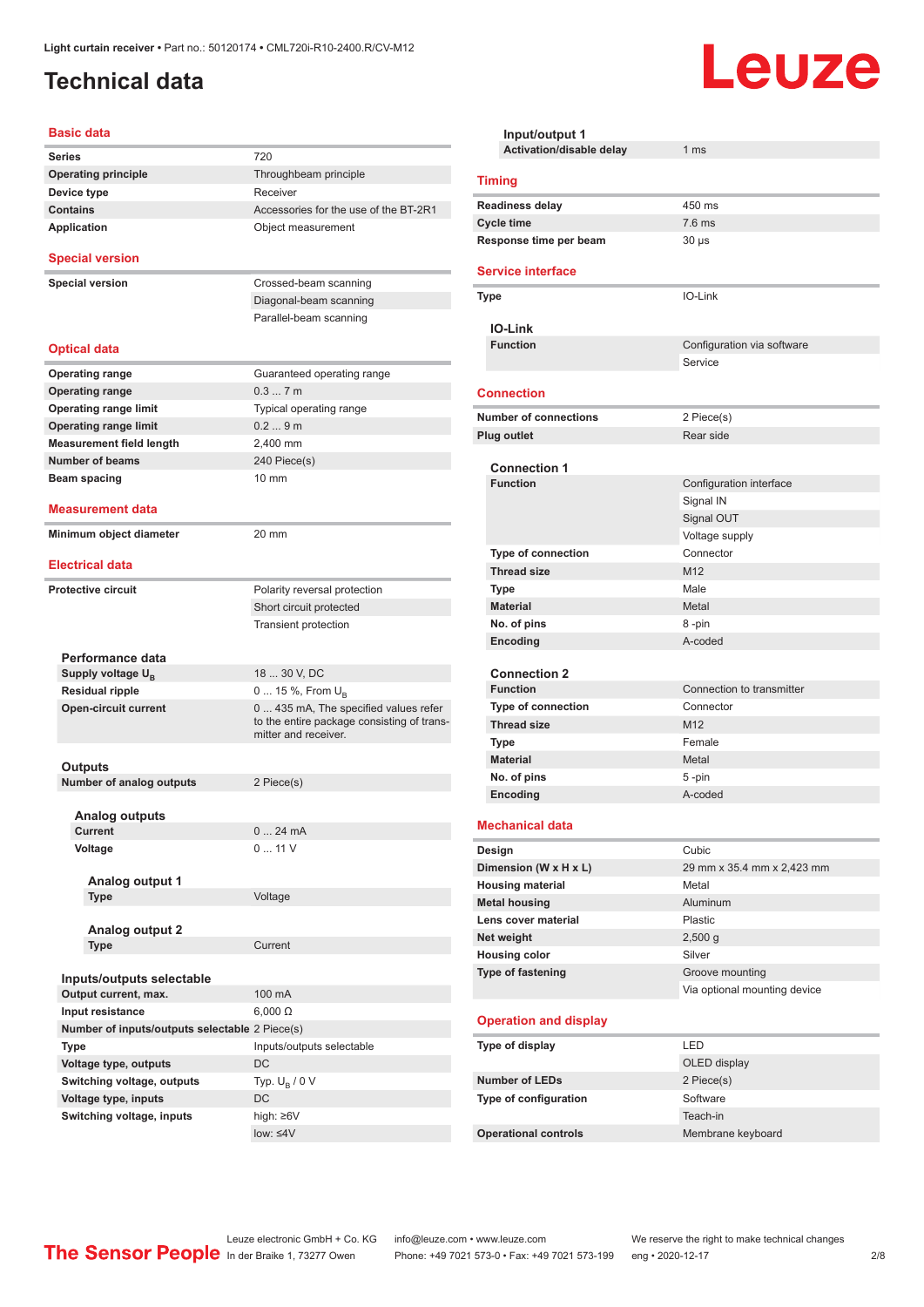## **Technical data**

# Leuze

#### **Environmental data**

| Ambient temperature, operation | $-30$ 60 °C    |  |
|--------------------------------|----------------|--|
| Ambient temperature, storage   | $-40$ 70 °C    |  |
| <b>Certifications</b>          |                |  |
| Degree of protection           | IP 65          |  |
| <b>Protection class</b>        | $\mathbf{III}$ |  |
| <b>Certifications</b>          | c CSA US       |  |
| <b>Standards applied</b>       | IEC 60947-5-2  |  |

#### **Classification**

| <b>Customs tariff number</b> | 90314990 |
|------------------------------|----------|
| eCl@ss 5.1.4                 | 27270910 |
| eCl@ss 8.0                   | 27270910 |
| eCl@ss 9.0                   | 27270910 |
| eCl@ss 10.0                  | 27270910 |
| eCl@ss 11.0                  | 27270910 |
| <b>ETIM 5.0</b>              | EC002549 |
| <b>ETIM 6.0</b>              | EC002549 |
| <b>ETIM 7.0</b>              | EC002549 |
|                              |          |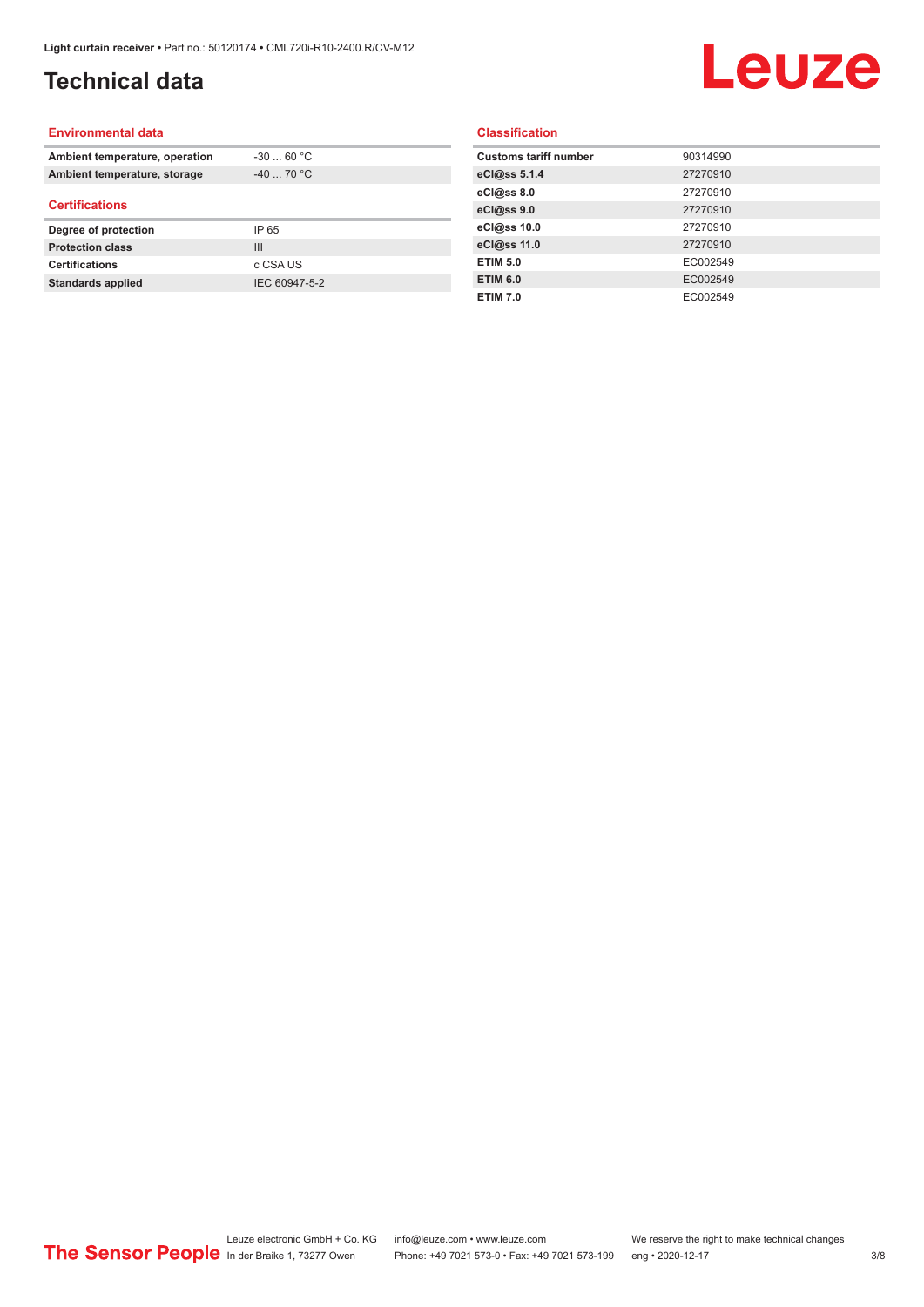### <span id="page-3-0"></span>**Dimensioned drawings**

All dimensions in millimeters



- A Beam spacing 10 mm
- B Measurement field length 2400 mm
- F M6 thread

G Fastening groove

- R Receiver
	- Y 5 mm

T Transmitter

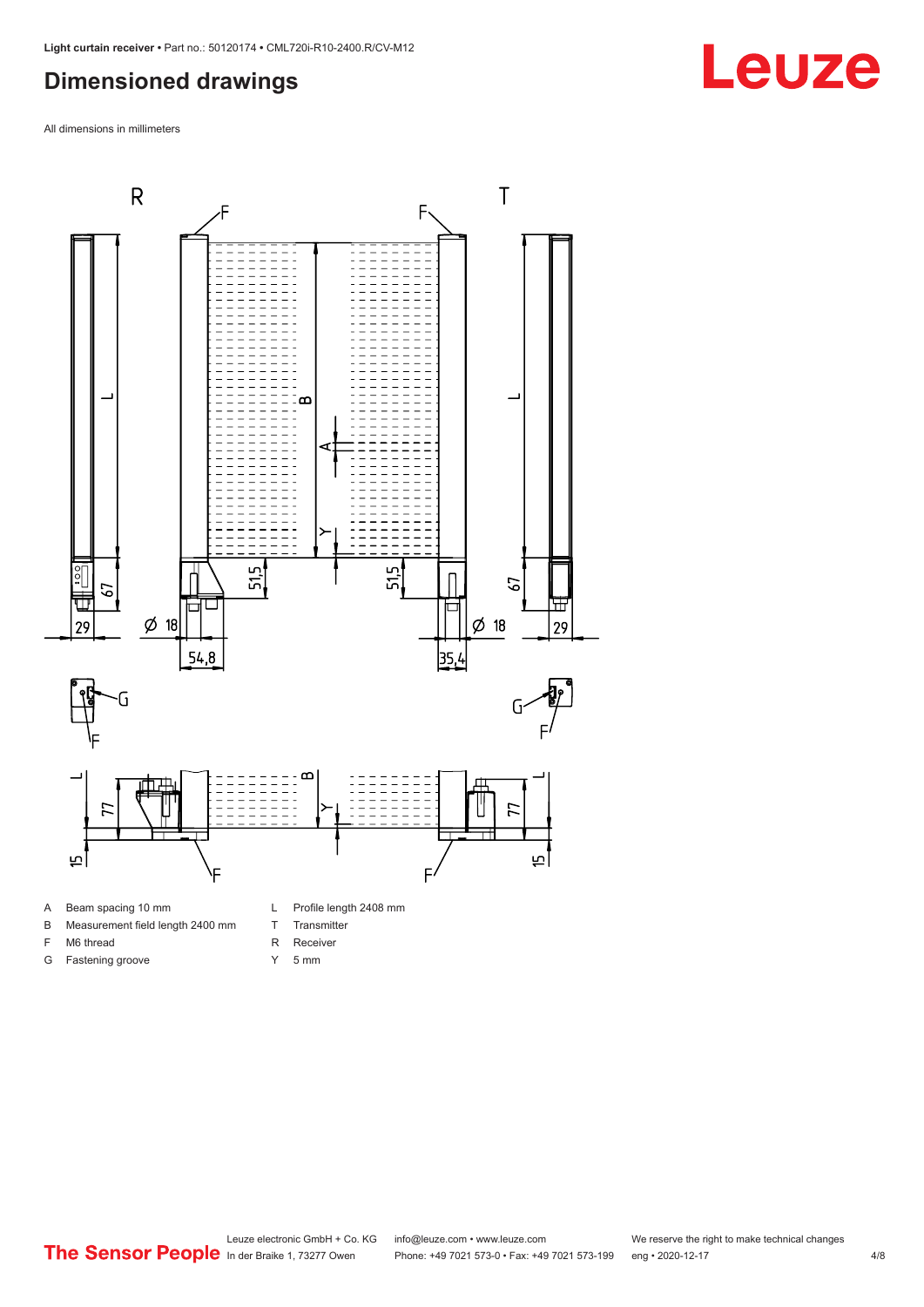### <span id="page-4-0"></span>**Dimensioned drawings**





A PWR / SW IN / OUT

## **Electrical connection**

**Connection 1**

| <b>Function</b>    | Configuration interface |
|--------------------|-------------------------|
|                    | Signal IN               |
|                    | Signal OUT              |
|                    | Voltage supply          |
| Type of connection | Connector               |
| <b>Thread size</b> | M12                     |
| <b>Type</b>        | Male                    |
| <b>Material</b>    | Metal                   |
| No. of pins        | 8-pin                   |
| Encoding           | A-coded                 |

#### **Pin Pin assignment**

| 1              | $V +$            |
|----------------|------------------|
| $\overline{2}$ | I/O <sub>1</sub> |
| 3              | GND              |
| $\overline{4}$ | IO-Link          |
| 5              | I/O <sub>2</sub> |
| 6              | OUT V            |
| $\overline{7}$ | OUT mA           |
| 8              | <b>AGND</b>      |
|                |                  |



#### **Connection 2**

| <b>Function</b>    | Connection to transmitter |
|--------------------|---------------------------|
| Type of connection | Connector                 |
| <b>Thread size</b> | M <sub>12</sub>           |
| <b>Type</b>        | Female                    |
| <b>Material</b>    | Metal                     |
| No. of pins        | $5$ -pin                  |
| Encoding           | A-coded                   |

#### **Pin Pin assignment**

| л              | <b>FE/SHIELD</b> |
|----------------|------------------|
| $\overline{2}$ | V+               |
| 3              | <b>GND</b>       |
| 4              | RS 485 Tx+       |
| 5              | RS 485 Tx-       |

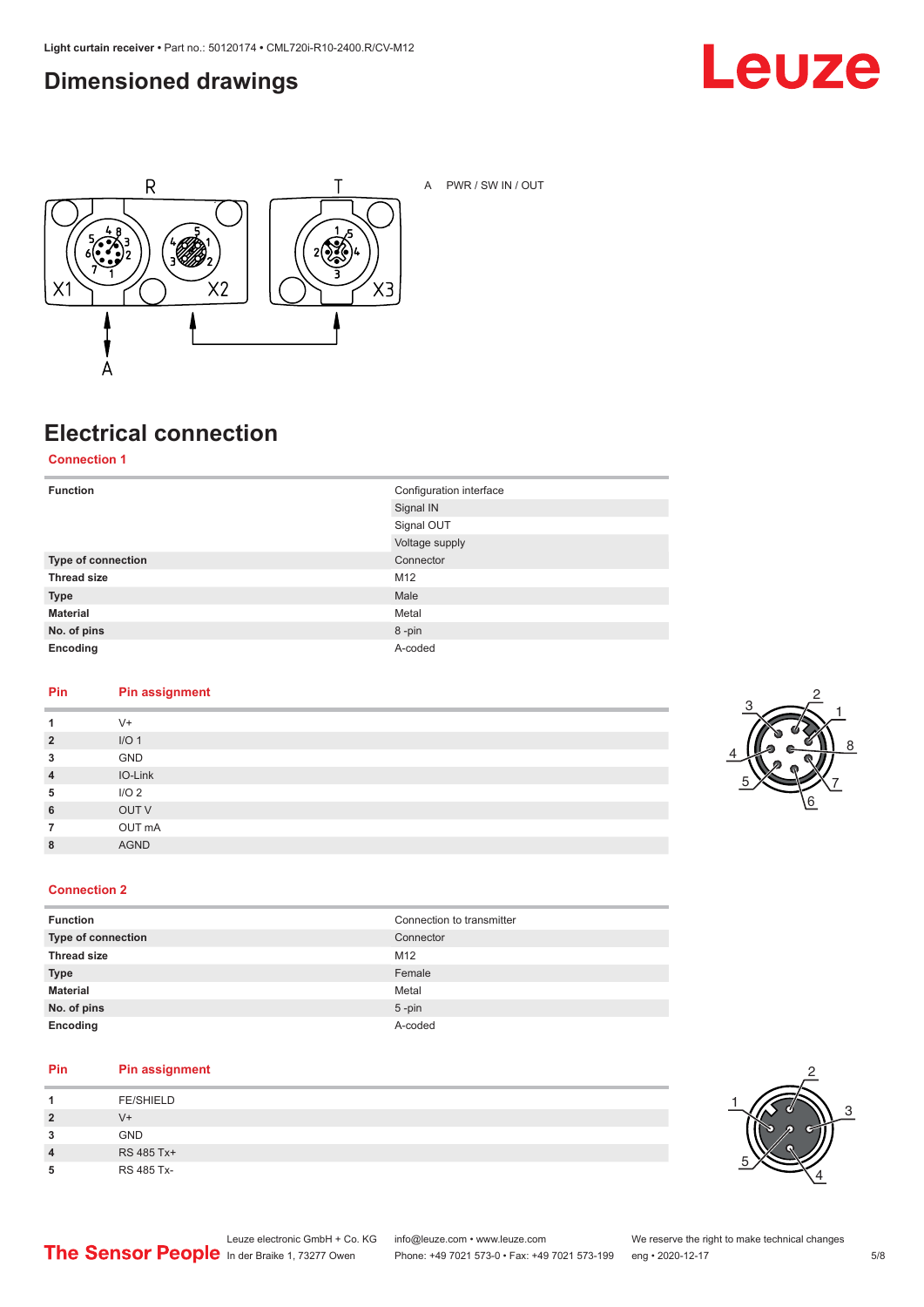## <span id="page-5-0"></span>**Operation and display**

| <b>LED</b>     | <b>Display</b>           | <b>Meaning</b>                         |
|----------------|--------------------------|----------------------------------------|
|                | Green, continuous light  | Operational readiness                  |
|                | Green, flashing          | Teach / error                          |
| $\overline{2}$ | Yellow, continuous light | Light path free, with function reserve |
|                | Yellow, flashing         | No function reserve                    |
|                | Off                      | Object detected                        |

#### **Suitable transmitters**

| Part no. | <b>Designation</b>         | <b>Article</b>               | <b>Description</b>                                                        |
|----------|----------------------------|------------------------------|---------------------------------------------------------------------------|
| 50119501 | CML720i-T10-<br>2400.R-M12 | Light curtain<br>transmitter | Operating range: 0.3  6 m<br>Connection: Connector, M12, Rear side, 5-pin |

#### **Part number code**

Part designation: **CML7XXi-YZZ-AAAA.BCCCDDD-EEEFFF**

| <b>CML</b>  | <b>Operating principle</b><br>Measuring light curtain                                                                                     |
|-------------|-------------------------------------------------------------------------------------------------------------------------------------------|
| 7XXi        | <b>Series</b><br>720i: 720i series<br>730i: 730i series                                                                                   |
| Υ           | Device type<br>T: transmitter<br>R: receiver                                                                                              |
| <b>ZZ</b>   | <b>Beam spacing</b><br>$05:5$ mm<br>10:10 mm<br>20:20 mm<br>40:40 mm                                                                      |
| <b>AAAA</b> | Measurement field length [mm], dependent on beam spacing                                                                                  |
| в           | Equipment<br>A: connector outlet, axial<br>R: rear connector outlet                                                                       |
| CCC         | Interface<br>L: IO-Link<br>/CN: CANopen<br>/PB: PROFIBUS<br>/PN: PROFINET<br>/CV: Analog current and voltage output<br>/D3: RS 485 Modbus |
| <b>DDD</b>  | <b>Special equipment</b><br>-PS: Power Setting                                                                                            |
| <b>EEE</b>  | <b>Electrical connection</b><br>M12: M12 connector                                                                                        |
| <b>FFF</b>  | -EX: Explosion protection                                                                                                                 |
|             | <b>Note</b>                                                                                                                               |
| P           | $\&$ A list with all available device types can be found on the Leuze website at www.leuze.com.                                           |

**Leuze**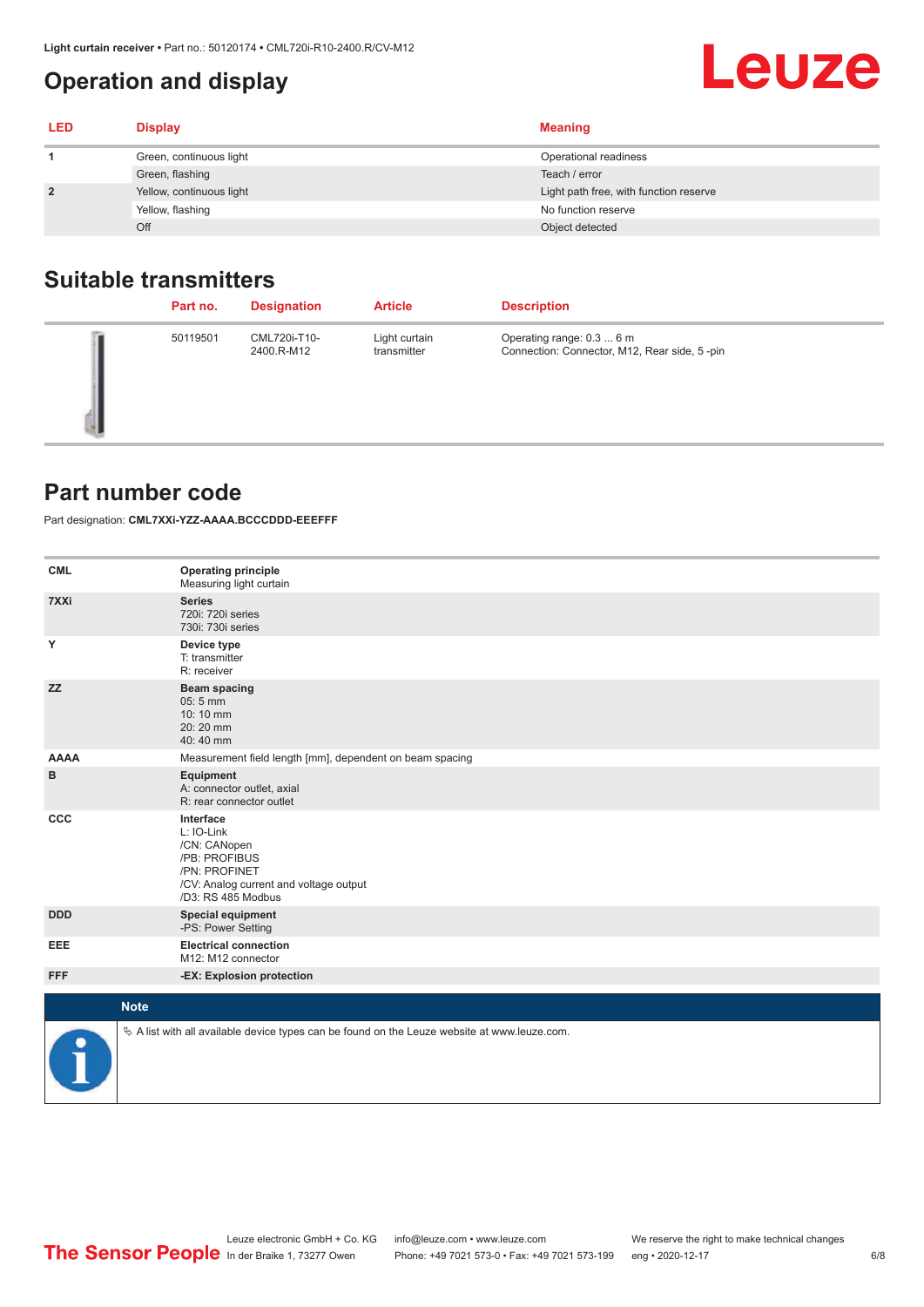#### <span id="page-6-0"></span>**Notes**



#### **Observe intended use!**

 $\%$  This product is not a safety sensor and is not intended as personnel protection.

 $\%$  The product may only be put into operation by competent persons.

 $\%$  Only use the product in accordance with its intended use.

| <b>For UL applications:</b>                                                                                                                                                       |
|-----------------------------------------------------------------------------------------------------------------------------------------------------------------------------------|
| $\%$ For UL applications, use is only permitted in Class 2 circuits in accordance with the NEC (National Electric Code).                                                          |
| V These proximity switches shall be used with UL Listed Cable assemblies rated 30V, 0.5A min, in the field installation, or equivalent (categories: CYJV/<br>CYJV7 or PVVA/PVVA7) |

#### **Accessories**

#### Connection technology - Connection cables

|   | Part no. | <b>Designation</b> | <b>Article</b>   | <b>Description</b>                                                                                                                                          |
|---|----------|--------------------|------------------|-------------------------------------------------------------------------------------------------------------------------------------------------------------|
| § | 50135128 | KD S-M12-8A-P1-050 | Connection cable | Connection 1: Connector, M12, Axial, Female, A-coded, 8-pin<br>Connection 2: Open end<br>Shielded: Yes<br>Cable length: 5,000 mm<br>Sheathing material: PUR |

#### Connection technology - Interconnection cables

|   |                           | Part no. | <b>Designation</b>                     | <b>Article</b>        | <b>Description</b>                                                                                                                                                                                                                                    |
|---|---------------------------|----------|----------------------------------------|-----------------------|-------------------------------------------------------------------------------------------------------------------------------------------------------------------------------------------------------------------------------------------------------|
| ▤ | $\left(\cdot\right)$<br>Þ | 50129781 | <b>KDS DN-M12-5A-</b><br>M12-5A-P3-050 | Interconnection cable | Suitable for interface: IO-Link, DeviceNet, CANopen<br>Connection 1: Connector, M12, Axial, Female, A-coded, 5-pin<br>Connection 2: Connector, M12, Axial, Male, A-coded, 5-pin<br>Shielded: Yes<br>Cable length: 5,000 mm<br>Sheathing material: PUR |

#### Mounting technology - Mounting brackets

|                                               | Part no. | <b>Designation</b> | <b>Article</b>      | <b>Description</b>                                                                                                                                                                                                        |
|-----------------------------------------------|----------|--------------------|---------------------|---------------------------------------------------------------------------------------------------------------------------------------------------------------------------------------------------------------------------|
| $\frac{1}{2}$ , $\frac{1}{2}$ , $\frac{1}{2}$ | 50142900 | BT 700M.5-2SET     | Mounting device set | Design of mounting device: Bracket mounting<br>Fastening, at system: Through-hole mounting, T slotted hole<br>Mounting bracket, at device: Screw type, Sliding block<br>Type of mounting device: Rigid<br>Material: Steel |

Leuze